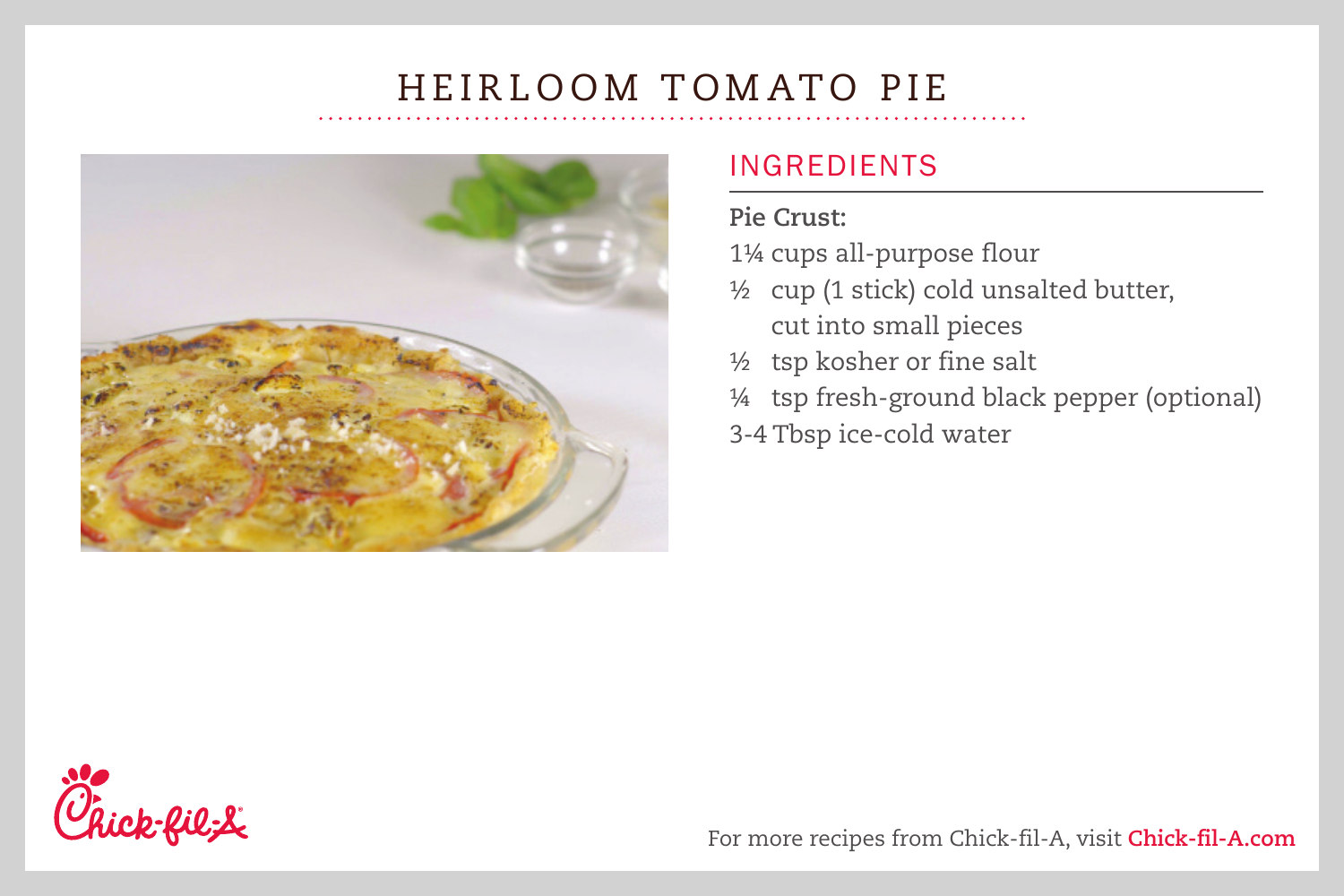### INGREDIENTS

**Filling:**

2¼ pounds assorted heirloom tomatoes, washed and thinly sliced

1¼ tsp kosher salt, divided

- 1 medium onion, preferably Vidalia, chopped small dice (14 inch)
- 3/4 tsp freshly ground pepper, divided
- 1 Tbsp canola or olive oil
- ¼ cup chopped fresh basil leaves
- 1/3 cup freshly-grated Parmesan cheese
- 1/3 cup mayonnaise (such as Hellman's or Dukes)
- 2-3 oz goat cheese, softened (block or crumbles)

Note: Peel the tomatoes if desired before slicing.

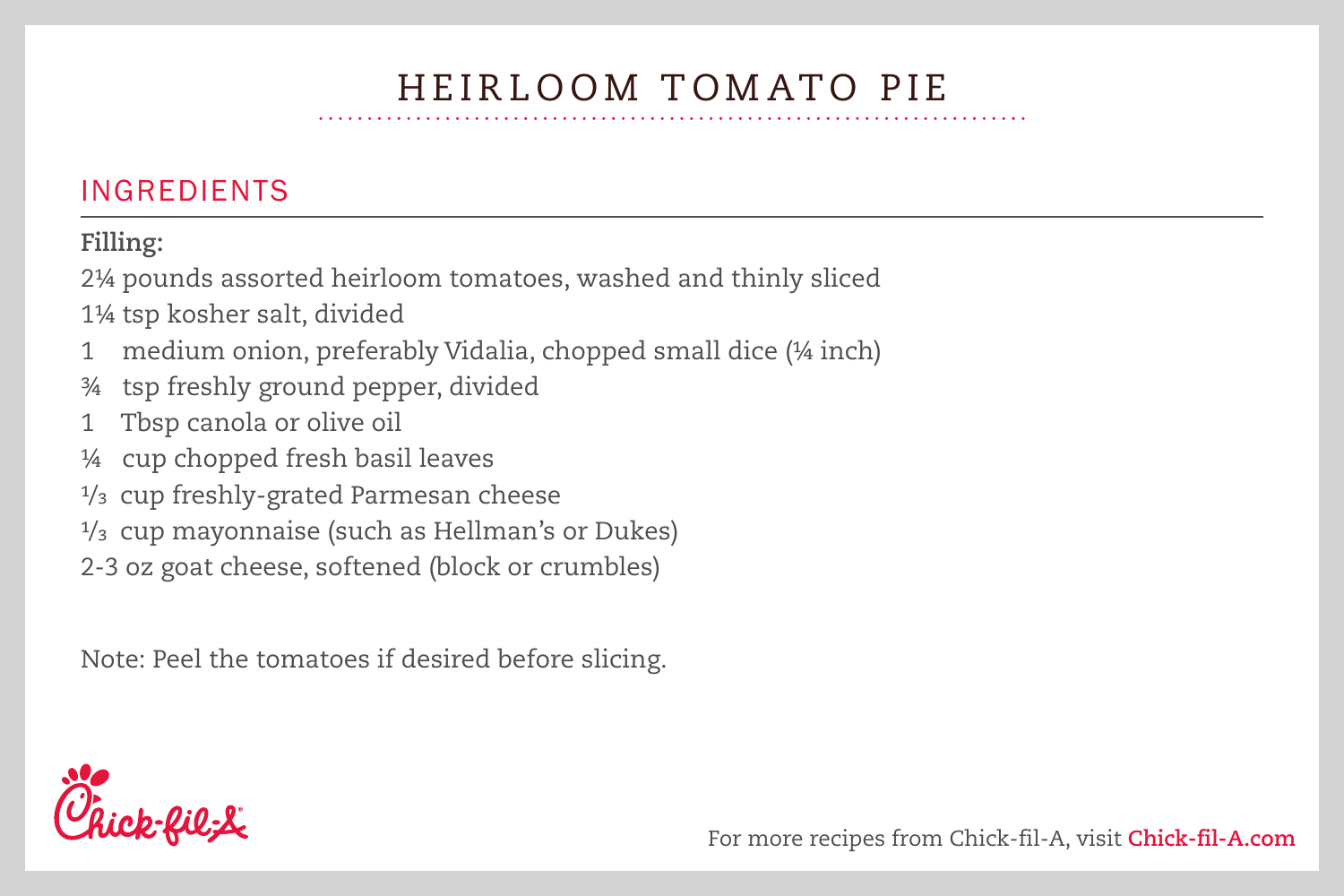### DIRECTIONS

#### **Crust:**

- 1. To prepare the pie crust, place the flour, butter and salt into the bowl of a food processor. Pulse until the mixture is uniform and resembles coarse meal. With processor running, add 3 Tbsp ice-cold water, 1 Tbsp at a time, and process until dough forms a ball and pulls away from the sides of bowl. Add up to 1 Tbsp more water, if necessary. Dough should be soft but not sticky. Remove dough from processor, shape into a disk, and cover with plastic wrap. Chill for at least 30 minutes.
- 2. Unwrap the dough and place on a lightly floured surface. Sprinkle lightly with flour. With a rolling pin, roll dough to 1/8-inch thickness.
- 3. Preheat oven to 400 degrees. Place the dough into a 9-inch pie plate. Trim dough 1 inch larger than diameter of pie plate; fold excess dough under itself along rim of the plate. Chill for 30 minutes or until firm.

#### **Filling:**

4. Line piecrust with aluminum foil; fill with dried beans or pie weights. Place on a foil-lined baking sheet.



For more recipes from Chick-fil-A, visit **Chick-fil-A.com**